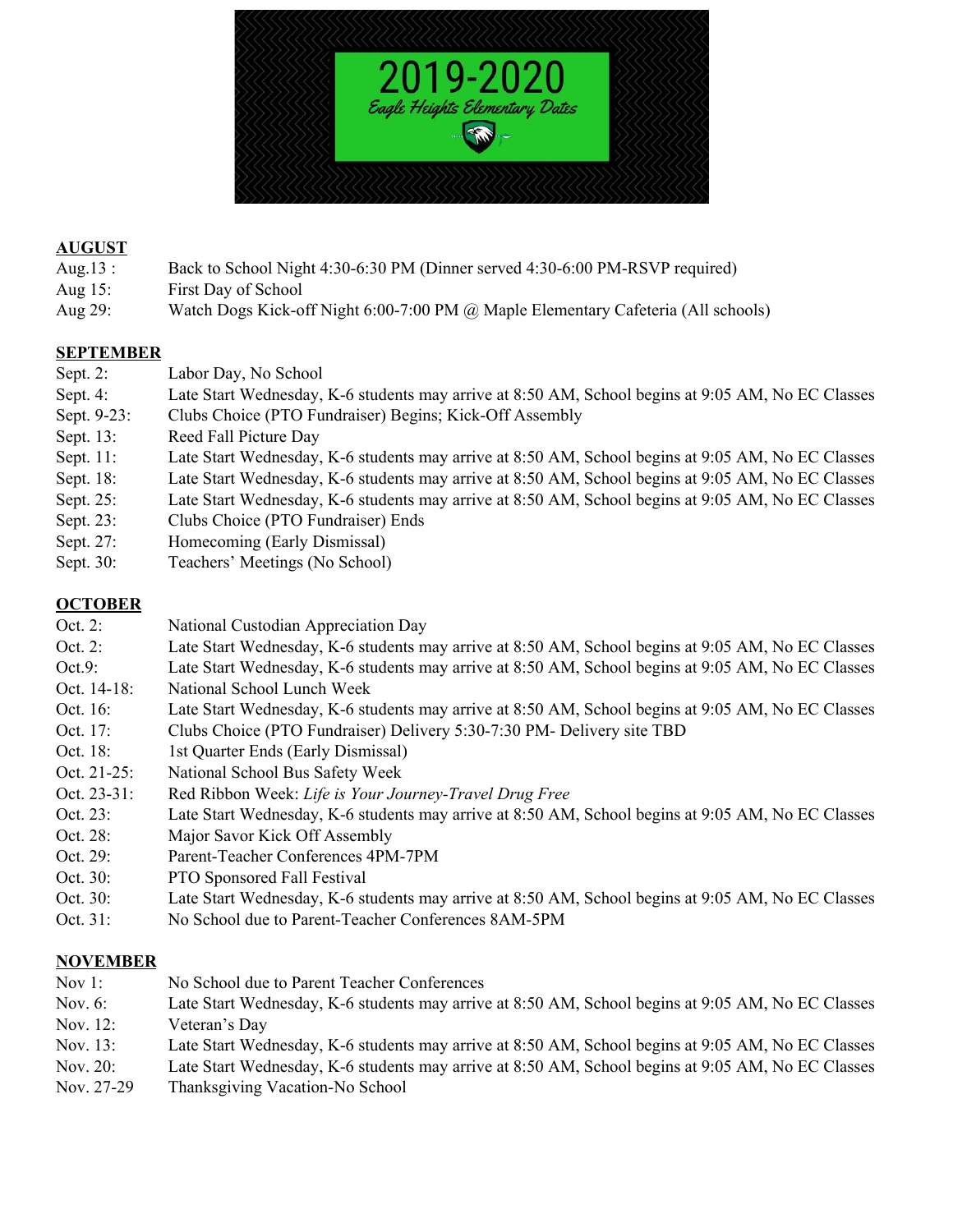

#### **DECEMBER**

- Dec. 4: Late Start Wednesday, K-6 students may arrive at 8:50 AM, School begins at 9:05 AM, No EC Classes
- Dec. 9-13 Hour of Code- Computer Science Education Week
- Dec 11: 2nd and 3rd Grade Music Program at 6:00pm located at the PAC
- Dec. 18: Late Start Wednesday, K-6 students may arrive at 8:50 AM, School begins at 9:05 AM, No EC Classes
- Dec. 20: 2nd Quarter Ends- Early Dismissal @ 1PM
- Dec. 23-Dec 31: Holiday Break, No School

## **JANUARY:**

- Jan 1-3: Holiday Break, No school
- Jan. 6: School in session
- Jan. 8: Late Start Wednesday, K-6 students may arrive at 8:50 AM, School begins at 9:05 AM, No EC Classes
- Jan. 15: Late Start Wednesday, K-6 students may arrive at 8:50 AM, School begins at 9:05 AM, No EC Classes
- Jan: 17: Teachers Meetings- No school
- Jan. 20: M. L. King, Jr. Holiday, No School
- Jan. 20-24 MO School Board Recognition Week
- Jan. 22: Late Start Wednesday, K-6 students may arrive at 8:50 AM, School begins at 9:05 AM, No EC Classes
- Jan. 29: Late Start Wednesday, K-6 students may arrive at 8:50 AM, School begins at 9:05 AM, No EC Classes

### **FEBRUARY**

- Feb. 3-7: National School Counseling Week
- Feb. 5: Late Start Wednesday, K-6 students may arrive at 8:50 AM, School begins at 9:05 AM, No EC Classes
- Feb. 13: PTO Sponsored Valentine's Day Celebration
- Feb. 13: Late Start Wednesday, K-6 students may arrive at 8:50 AM, School begins at 9:05 AM, No EC Classes
- Feb. 14: Teachers' Meetings, No School
- Feb. 17: Presidents' Day, No School
- Feb. 19: Late Start Wednesday, K-6 students may arrive at 8:50 AM, School begins at 9:05 AM, No EC Classes
- Feb 25: Boosterthon Kick Off Event
- Feb. 26: Late Start Wednesday, K-6 students may arrive at 8:50 AM, School begins at 9:05 AM, No EC Classes

# **MARCH**

- Mar. 2-6: School Social Worker Week
- Mar. 4: Late Start Wednesday, K-6 students may arrive at 8:50 AM, School begins at 9:05 AM, No EC Classes Mar. 11: Late Start Wednesday, K-6 students may arrive at 8:50 AM, School begins at 9:05 AM, No EC Classes
- Mar. 13: Missouri Read In Day (Dress as your favorite storybook character.)
- Mar. 13: 3rd Quarter Ends (Early Dismissal @1PM)
- Mar 16-20: Spring Break- No School
- Mar. 25: Late Start Wednesday, K-6 students may arrive at 8:50 AM, School begins at 9:05 AM, No EC Classes
- Mar. 26: Spring Showcase 4-7PM
- Mar.30- April 3rd : EHE Book Fair

# **APRIL**

- Apr. 1: Late Start Wednesday, K-6 students may arrive at 8:50 AM, School begins at 9:05 AM, No EC Classes
- Apr. 3: Paraprofessional/Instructional Assistant Appreciation Day